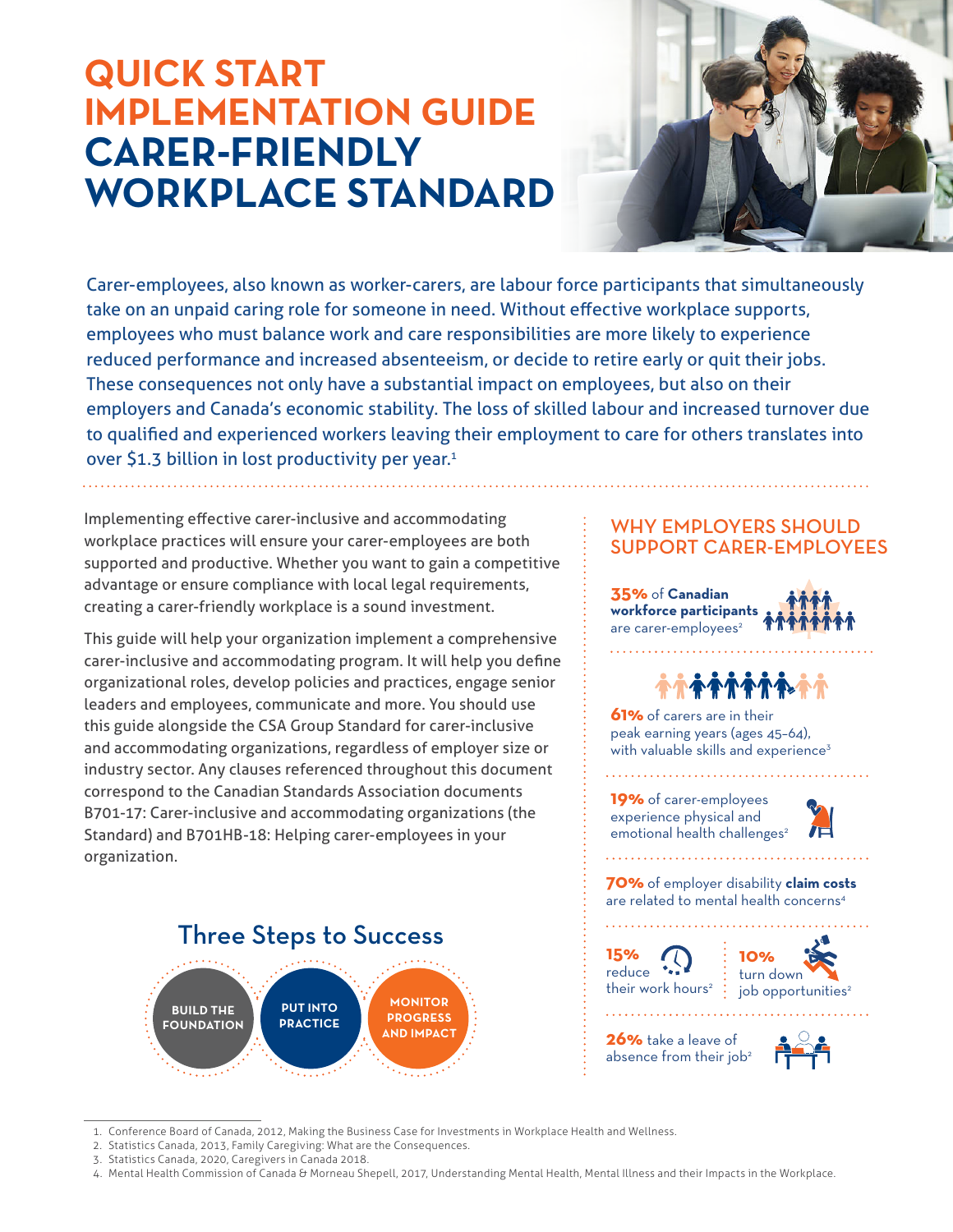## 1 Commit leaders and resources

- Allocate resources to the program and assign someone with full authority to manage the implementation and maintenance of the Standard
- Oversee the transition to a carer-friendly workplace and track the company's progress in becoming more inclusive of carers
- Highlight success stories and demonstrate commitment through a visible, systematic plan to support employees confronting caregiving challenges

## 2 Engage workers

- Respect and recognize workers for their hard work and successes
- Pay employees for carer-employees training and engagement
- Openly communicate and engage with workers in all stages of implementation, to determine what type of accommodations they need and will use

## 3 Develop carer-friendly policies

- Review human rights requirements and commit to necessary accommodations
- Draft a policy, keeping organizational goals and objectives in mind
- Regularly conduct a care census and review the program's relevancy
- Continually improve based on feedback and data analysis



## 4 Review current legal requirements

- Explore relevant leave legislation, such as the Compassionate Care Benefit and emergency leave, and reference any laws or legal requirements in the drafted policy
- Regularly review compliance with requirements and implement necessary changes

## 5 Meet social and ethical responsibilities

- Recognize your organization's responsibility for the health and well-being of your workers and communicate this commitment
- Confidentially or anonymously survey your workers about their family demands outside of work
- Publicly commit to the best practices in providing accommodations in the workplace



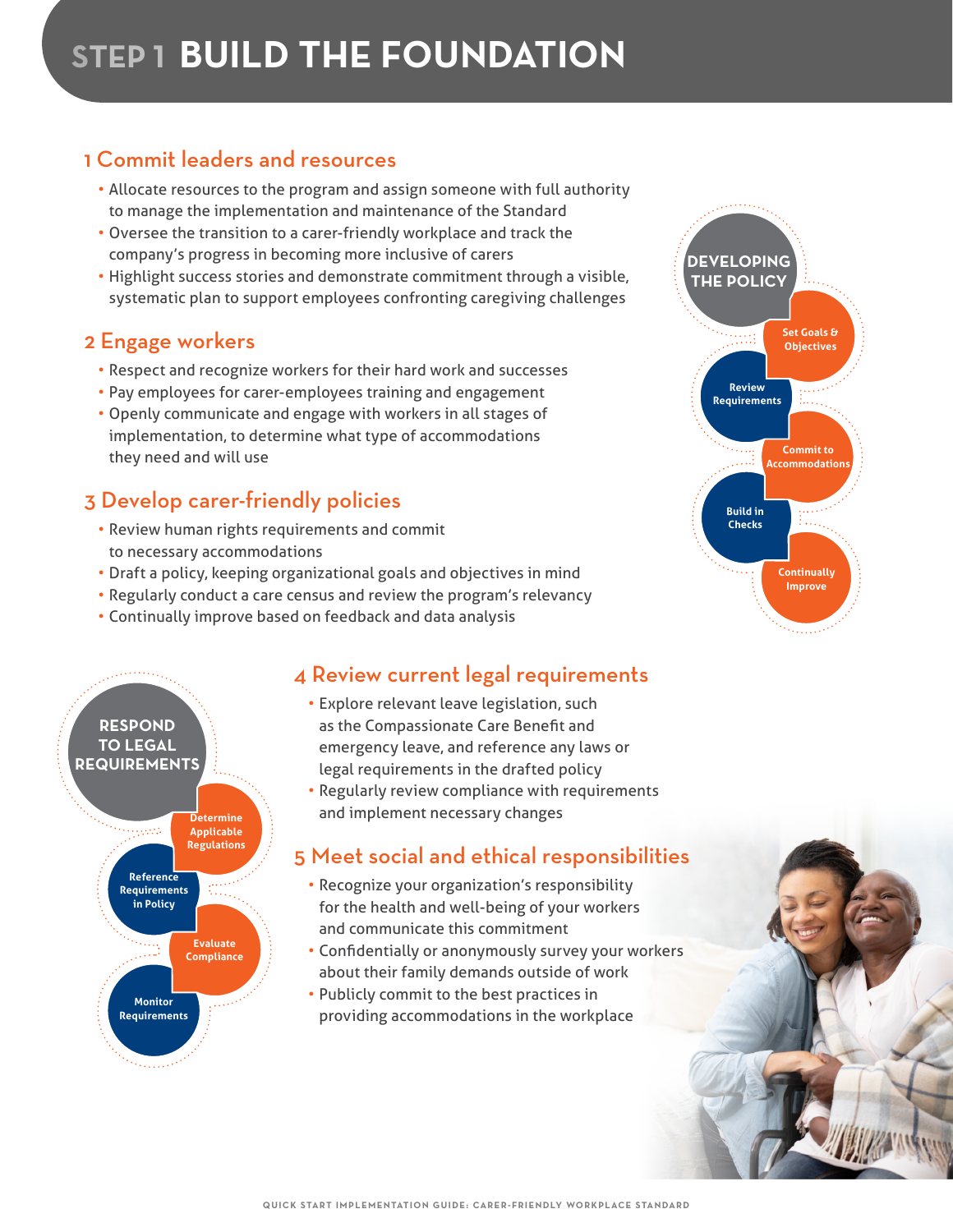## 1 Examine policies and programs

• Identify existing organization's family-friendly programs, EAPs for ways to support carers and current relevant HR policies

## 2 Identify opportunities

- Ensure that your EAP offers resources for carer-employees
- Define carer-employees' accommodations in collective agreements
- Consult stakeholders to identify any gaps and barriers in existing programs and policies

## 3 Define organizational goals

- Develop specific, measurable, achievable, relevant and time-bound (SMART) objectives that address identified gaps and barriers
- Consider mental and physical health, quality of life, satisfaction, retention and performance when working to decrease carer-employees' burden and absenteeism

## 4 Maintain confidentiality

- Protect worker confidentiality and establish a procedure for disclosing information to necessary parties
- Keep records secure and password-protected

#### 5 Build awareness

- Define competency and specify training requirements
- Ensure that management and workers are aware of their role and resources
- Evaluate training methods at regular intervals and modify when necessary

#### 6 Promote services

- Designate a workplace member for internal communication
- Share your progress and solicit ideas and inputs from workers and stakeholders

### 7 Cultivate a carer-inclusive culture

- Foster a carer-friendly environment, discussing challenges and accommodations
- Establish ways for co-workers to support carer-employees

#### 8 Actively support carer-employees

- Regularly meet to implement evidence-based practices
- Develop an explicit care strategy that meets your organization's care demographics

### 9 Plan for the unexpected

- Develop an emergency response plan start by making a list of the relevant "leaves of absence"
- Allocate resources to these programs and communicate their availability to workers